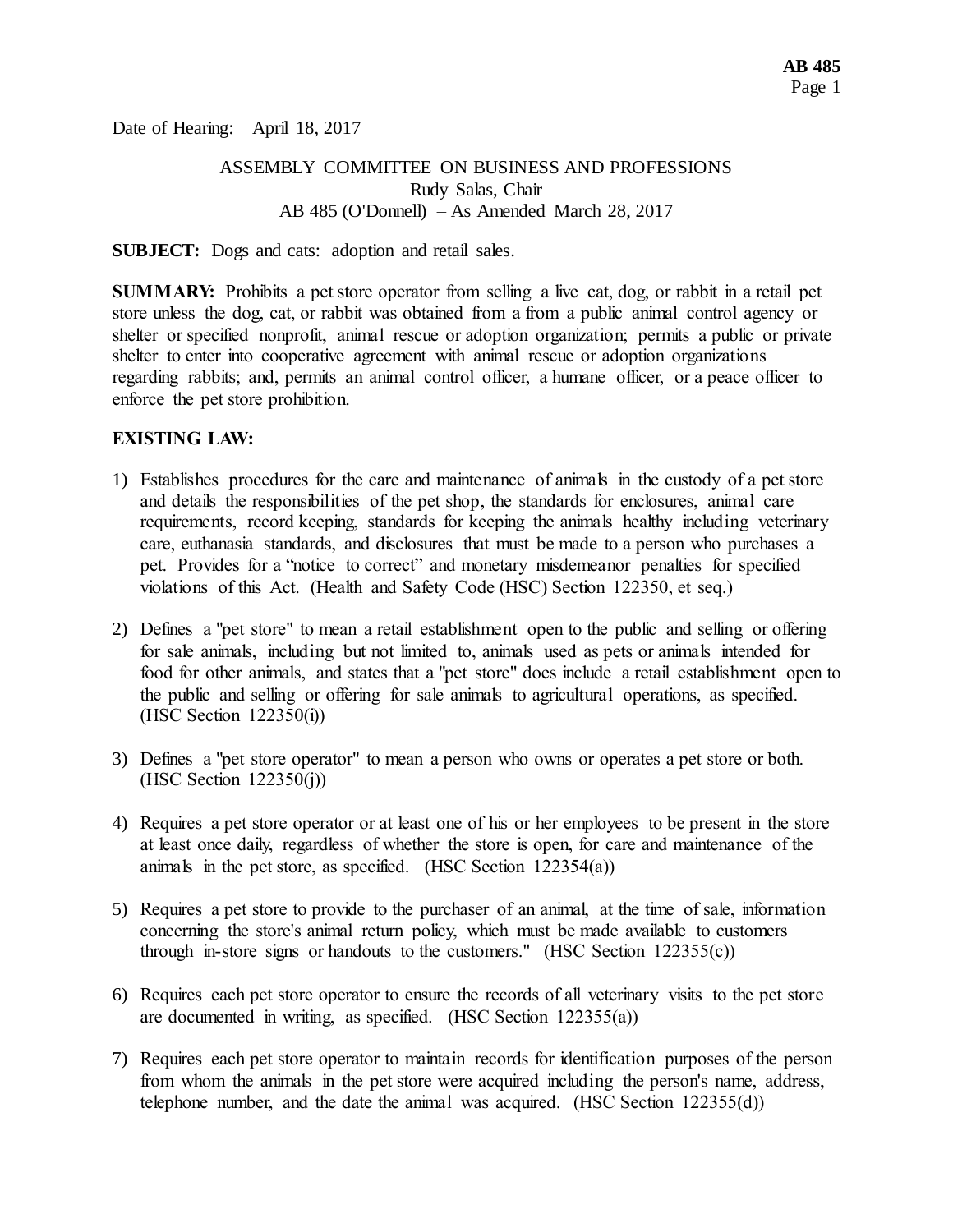- 8) Requires a pet store operator to maintain records pertaining to pet sales for two years from the date of disposition of the animal, and made available upon request to appropriate law enforcement. (HSC Section 122355(E))
- 9) Permits an animal control officer, a humane officer, or a peace officer to issue a single notice to correct a detected violation of pet store, as specified. (HSC Section 122356(a))
- 10) Establishes the Polanco-Lockyer Pet Breeder Warranty Act (Act). (HSC Section 122045 *et seq*)
- 11) Defines a "breeder" for purposes of the Act to mean a person, firm, partnership, corporation, or other association that has sold, transferred, or given away all of part of three or more litters or 20 or more dogs during the preceding 12 months that were bred and reared on the premises of the person, firm, partnership, corporation, or other association. (HSC Section 122045(b))
- 12) Provides for the regulation and licensing of dogs. (FAC Sections 30501- 31683)
- 13) States that the required holding period for an impounded stray dog, is six business days, not including the day of impoundment, unless: (Food and Agriculture Code (FAC) Section 31108 (a))
	- a) The public or private shelter has made the dog available for owner redemption on one weekday evening until at least 7 p.m. or one weekend day, the holding period shall be four business days, not including the day of impoundment; or,
	- b) The public or private shelter has fewer than three full-time employees or is not open during all regular weekday business hours, and if it has established a procedure to enable owners to reclaim their dogs by appointment at a mutually agreeable time when the public or private shelter would otherwise be closed, the holding period shall be four business days, not including the day of impoundment.
- 14) Requires that unless an animal is irremediably suffering from a serious injury or illness, a stray dog must be held for owner redemption during the first three days of the holding period, not including the day of impoundment and available for owner redemption or adoption for the remainder of the holding period, as specified. (FAC Section 31108)
- 15) Except as provided, any stray dog that is impounded pursuant to these animal control provisions, prior to the euthanasia of that animal, be released to a nonprofit, as defined in Section  $501(c)(3)$  of the Internal Revenue Code, animal rescue or adoption organization if requested by the organization prior to the scheduled euthanasia of that animal. The public or private shelter may enter into cooperative agreements with any animal rescue or adoption organization. In addition to any required spay or neuter deposit, the public or private shelter, at its discretion, may assess a fee, not to exceed the standard adoption fee, for animals adopted or released. (FAC Section 31108(b))

Requires a shelter during the holding period and prior to adoption or euthanasia of a dog impounded, a public or private shelter shall scan the dog for a microchip that identifies the owner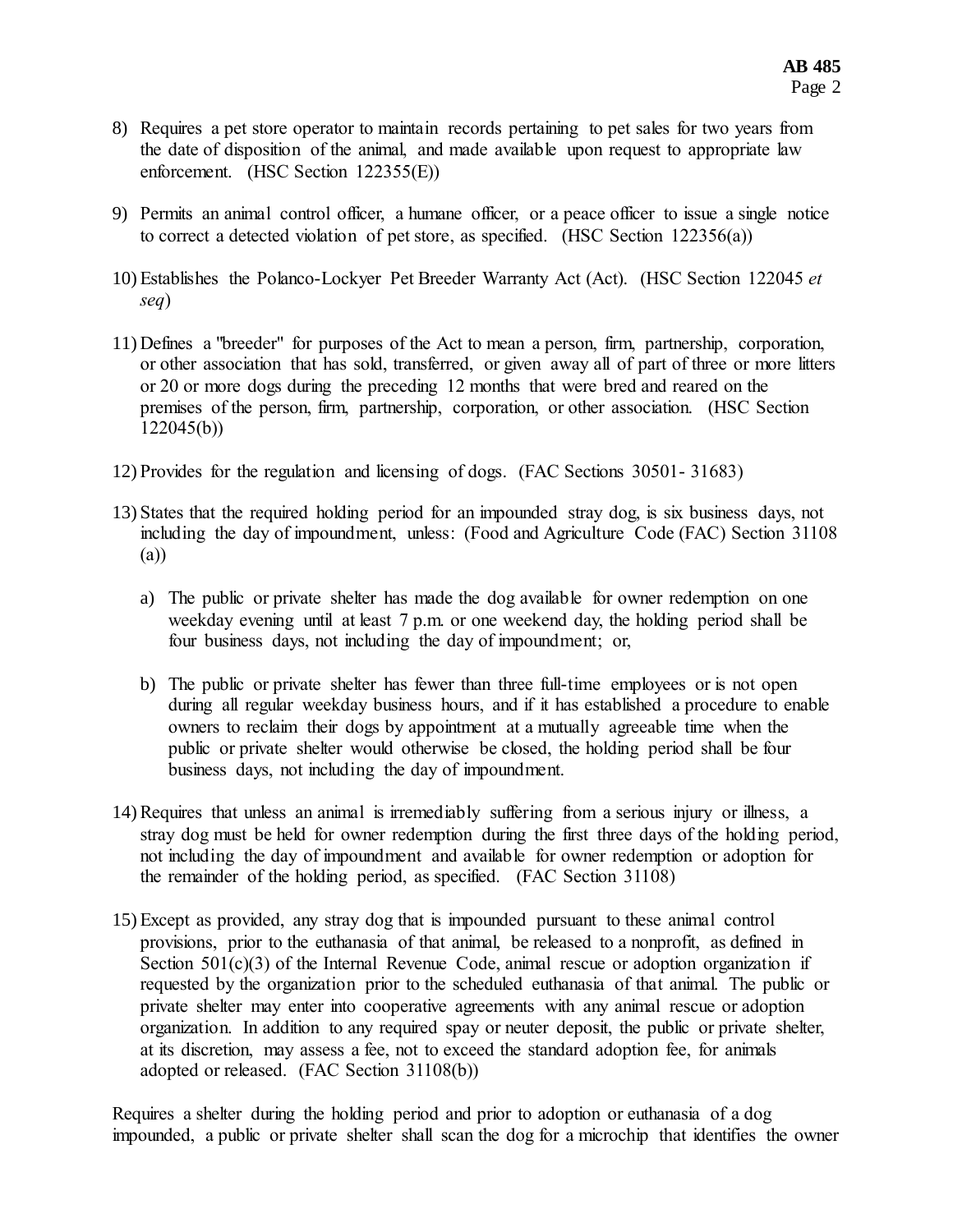of that dog and shall make reasonable efforts to contact the owner and notify him or her that his or her dog is impounded and is available for redemption.(FAC Section 31108(c))

- 16) Provides for the regulation of cats. (FAC Sections 31751-31765)
- 17) Requires the holding period for an impounded stray cat to be six business days, not including the day of impoundment, except as follows: (FAC Section 31752.(a))
	- a) If the public or private shelter has made the cat available for owner redemption on one weekday evening until at least 7 p.m. or one weekend day, the holding period shall be four business days, not including the day of impoundment; or,
	- b) If the public or private shelter has fewer than three full-time employees or is not open during all regular weekday business hours, and if it has established a procedure to enable owners to reclaim their cats by appointment at a mutually agreeable time when the public or private shelter would otherwise be closed, the holding period shall be four business days, not including the day of impoundment.
- 18) Specifies that unless the animal is irremediably suffering from an injury or illness, any stray cat that is impounded pursuant to this division shall, prior to the euthanasia of that animal, be released to a nonprofit, as defined in Section 501(c)(3) of the Internal Revenue Code, animal rescue or adoption organization if requested by the organization prior to the scheduled euthanasia of that animal. In addition to any required spay or neuter deposit, the public or private shelter, at its discretion, may assess a fee, not to exceed the standard adoption fee, for animals adopted or released. The public or private shelter may enter into cooperative agreements with any animal rescue or adoption organization. (FAC Section 31752(b))
- 19) Requires during the required holding period and prior to the adoption or euthanasia of an impounded cat, a public or private shelter to scan the cat for a microchip that identifies the owner of that cat and shall make reasonable efforts to contact the owner and notify him or her that his or her cat is impounded and is available for redemption. (FAC Section 31752(c))
- 20) Requires of an animal rescue or adoption organization which cares for a rabbit, guinea pig, hamster, potbellied pig, bird, lizard, snake, turtle or tortoise that is legally allowed as personal property and that is impounded in a public or private shelter to be held for the same period of time, under the same requirements of care, and with the same opportunity for redemption and adoption, as specified. (FAC Section 31753)

# **THIS BILL:**

- 1) Prohibits a pet store operator from selling a live dog, cat, or rabbit in a pet store unless the dog, cat, or rabbit was obtained from a public animal control agency or shelter, society for the prevention of cruelty to animals shelter, humane society shelter or non-profit, as specified, animal rescue adoption organization that is in a cooperative agreement with at least one private or public shelter, as specified.
- 2) Authorizes a public or private shelter, as specified, to enter into cooperative agreements with animal rescue or adoption organizations regarding rabbits that are equivalent to existing cooperative agreements regarding dogs and cats, as specified.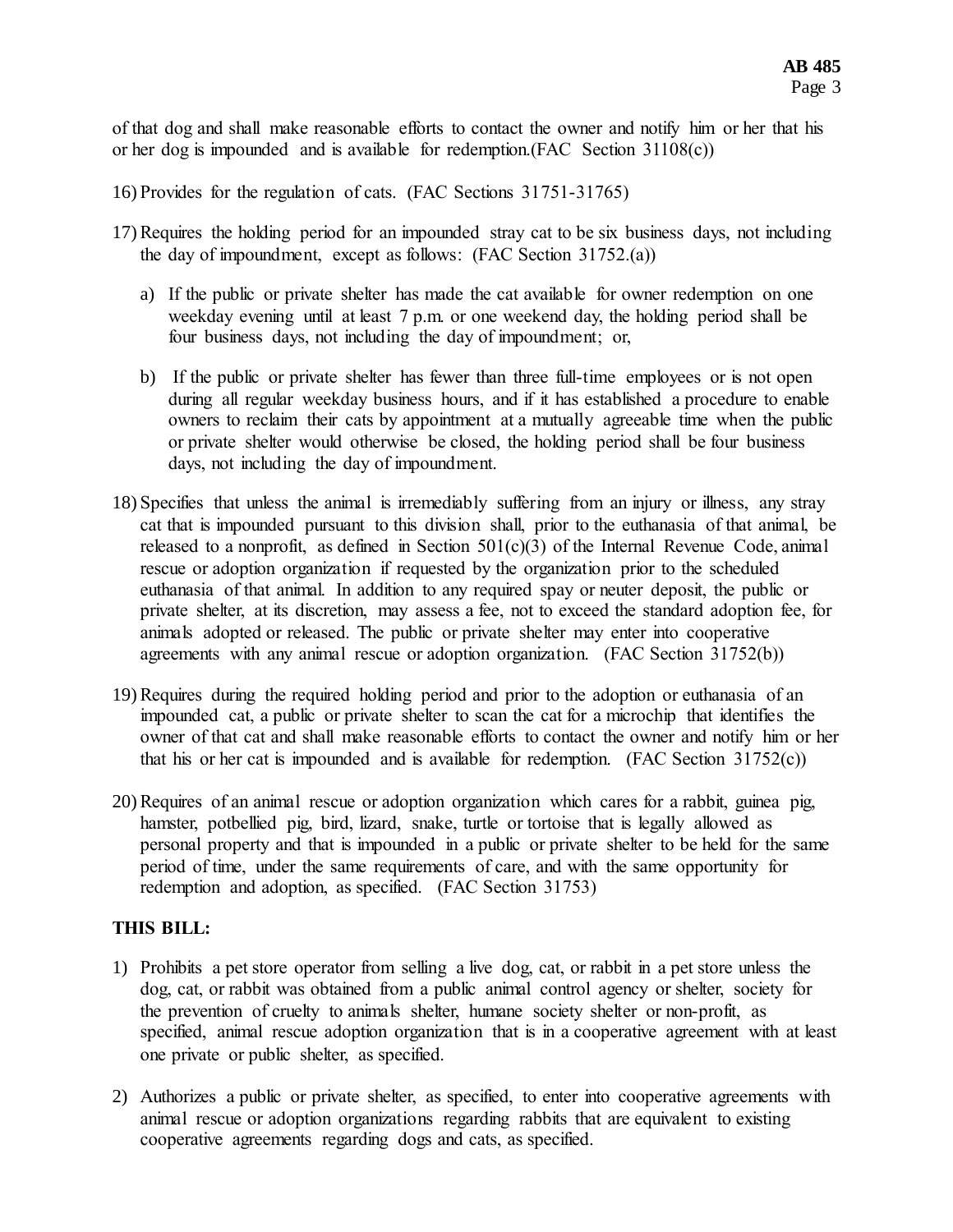3) Adds the prohibition in number 1) above, to the list of violations in which an animal control officer, a humane officer, or a peace officer may issue a notice to correct or take other corrective action against, as specified.

**FISCAL EFFECT:** Unknown. This bill is keyed fiscal by the Legislative Counsel.

## **COMMENTS:**

**Purpose.** This bill is sponsored by **Social Compassion in Legislation**. According to the author, "California taxpayers spend a quarter of a billion dollars annually to house and kill animals in local shelters while puppy mills throughout the country continue to mass breed animals for profit. [This bill] attempts to curtail these operations by supporting access to pet rescue and adoption in California retail pet stores. By offering puppies, kittens and rabbits for adoption from nearby shelters, pet stores can save the lives of animals in search for a home, save the breeding animals trapped in puppy mills, and relieve pressure on county budgets and local tax payers."

**Background.** *Animal and Consumer Protection Laws*. In California, there are a host of laws related to the sale of pets in California, including regulations for animal care in pet stores, consumer rights, requirements for breeders, sales at swap meets, and kennels. The Pet Store Animal Care law applies to animals in pet stores and places certain requirements on how animals can be treated while in a store pending sale. For example, HSC Section 122353 requires that the floor of an animal's primary enclosure to be constructed to prevent injury; requires primary animal enclosures to contain an enrichment device (toy); provide platforms for cats; and, cages for birds are required to be large enough for the bird to spread its wings fully, among others. A pet store operator or at least one employee is required to be present in the store at least once daily, regardless if the store is open for business. Pet stores are required to isolate and not sell those animals suspected of having a contagious condition, and ensure that each animal is treated without delay. However, there are no requirements or restrictions pertaining to the acquisition of animals for purpose of animal sales, although pet store operators are required to maintain specific documentation about an animal's health records and are also required to provide consumers with information about the breeder or broker. Pet store operators are required to maintain records for identification purposes of the person from whom the animals in the pet store was acquired, including that person's name, address, and telephone number, and the date the animal was acquired (HSC Section 122355(d)). There are no current prohibitions on pet store operators related to the sale of puppies, kittens, rabbits or dogs acquired from individuals, brokers, or mass commercial breeders who have enforcement violations at the local, state or federal level related to animal care laws.

In order to address consumer protection for the sale of retail pets the Lockyer-Polanco-Farr Pet Protection Act (Pet Protection Act) specifies the requirements for retail sellers of animals to ensure purchaser protection for the sale of ill or sick animals, and provides some form of disclosures to individuals about where the animal was bred. As currently drafted, this bill would prohibit the retail sale of dogs, cats, or bunnies at a retail pet store unless that animal was obtained from an animal shelter, humane association or other non-profit. However, the specifications of the Pet Store Animal Care laws and the Pet Protection Act would still apply to the *sale* of shelter animals at retail stores. As currently drafted, this bill does not change or limit current practices for individuals purchasing animals from local breeders, the Internet (if applicable laws allow), other states, or by other private sales.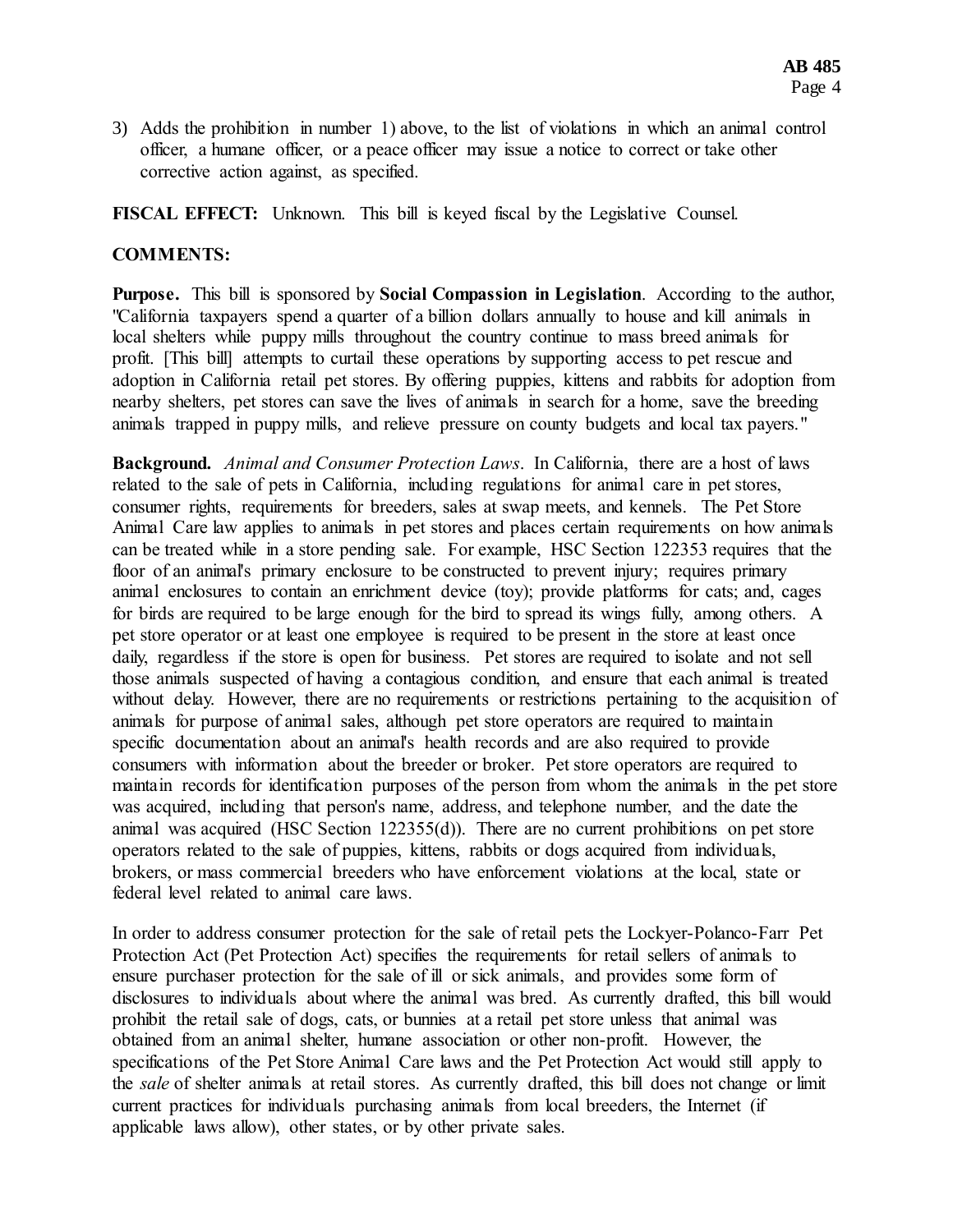*Puppy Mills*. "Puppy Mills" or "Kitty Factories" are common terms for large commercial breeding facilities that mass produce animals for sale at retail markets. It is estimated that there are 10,000 puppy mills in the United States. These are separate from other types of breeders who produce a smaller quantity of animals and typically in California do not sell directly to retail pet outlets; however, there are no restrictions on pet stores as to where they can acquire animals for retail sale. Mass produced, commercial animal breeders are typically scrutinized for their treatment of the animals including producing sick animals, inhumane treatment, and providing abhorrent living conditions. This bill aims to limit the sales of animals in California that are from "puppy mills," "kitten factories" or other commercial breeding facilities and to help ensure that available shelter animals are a source of animal sales.

According to information from People for the Ethical Treatment of Animals (PETA):

"Undercover investigations of puppy mills have revealed that dogs often had no bedding or protection from the cold or heat and no regular veterinary care even when they were ill. Health conditions such as crusty, oozing eyes, raging ear infections, mange that turned their skin into a mass of red scabs, and abscessed feet from the unforgiving wire floors all were ignored or inadequately treated. Investigators have observed dogs circling frantically in their small cages and pacing ceaselessly back and forth, oblivious to anything around them—their only way of coping with despair."

Further, as many commercial breeding facilities focus on quantity, there are concerns about the health of animals from these places, and often times, news headlines and stories report on this issue. A recent January 3, 2017 article in *RollingStone* highlighted the issues surrounding animals raised in "puppy mills". In the article, *The Dog Factory: Inside the Sickening World of Puppy Mills*, it was reported:

Out the back door and up a dirt trail, the worst was yet to come. A cinder-block kennel, hidden from the street, housed the bulk of this puppy-mill stock: 50 or 60 more parent dogs who'd likely never seen sunlight or spent a day outside this toxic room. They wept and bayed and spun in crazed circles as we toured the maze of cages…. "Most every pup sold in stores in America comes from this kind of suffering – or worse," he insists. "If you buy a puppy from a pet store, this is what you're paying for and nothing else: a dog raised in puppy-mill evil."

*Federal Law*. The federal Animal Welfare Act was passed by Congress in 1966 and establishes minimum standards for the care and treatment of animals bred for commercial sale, exhibited to the public, used in biomedical research or commercial transport. The United States Department of Agriculture (USDA) is responsible for overseeing the commercial dog breeding industry. Breeders who sell to a pet store or consumers over the Internet are required to hold a license. However, as noted by various animal welfare organizations, federal laws provide a minimal level of specificity for animal care and violations are often found in many commercial breeding organizations, while others operate underground making enforcement of the laws difficult and challenging. According to the USDA, there are approximately 120 field-based employees who inspect licensed commercial breeding facilities in all 50 states. If a violation is found, then a facility is given a notice to correct, and in those serious cases of neglect, legal action may occur. According to the USDA, the system used to inspect a dog or cat breeding facility is based on a risk-based system. The frequency of an inspection is dependent upon a facility's compliance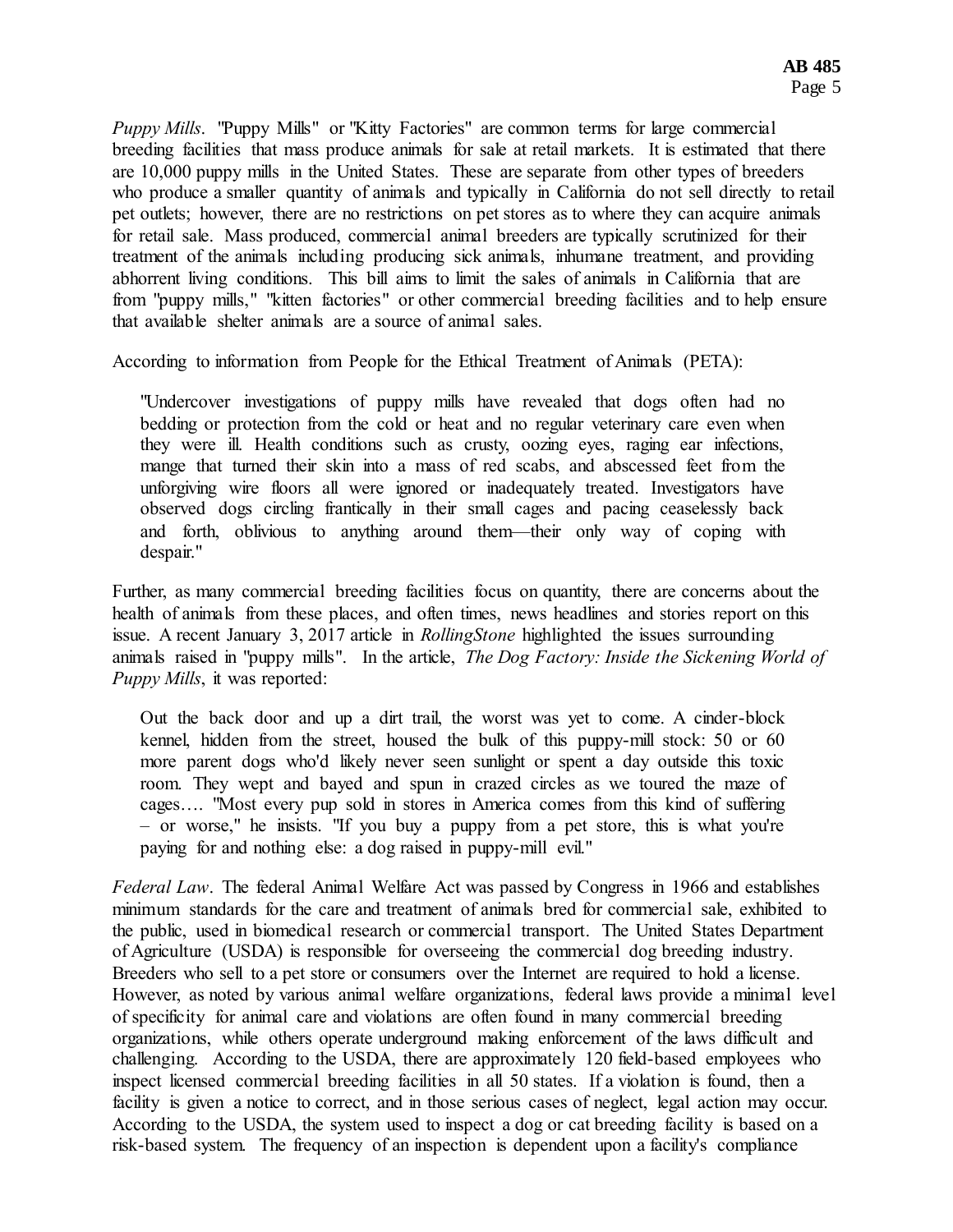record, while all licensed facilities are inspected; those facilities with more compliance issues are inspected more frequently. In addition, the USDA reports that its inspectors may visit a facility when the USDA receives a complaint.

According to information on the USDA website:

Those seeking information from APHIS regarding inspection reports, research facility annual reports, regulatory correspondence, and enforcement records should submit Freedom of Information Act requests for that information. Records will be released when authorized and in a manner consistent with the FOIA and the Privacy Act as well as the latest guidance received from the U.S. Department of Justice. If the same records are frequently requested via the Freedom of Information Act process, APHIS may post the appropriately redacted versions to its website.

If a consumer of a retail pet store seeks to review the enforcement-related data of the USDA-licensed breeder where the animal originated, accessing the information may be challenging. Many State and local governments have animal welfare laws of their own which may be more stringent than what is required at the federal level.

*Animal Shelters*. According to information provided by the ASCPA, approximately 6.5 million companion animals enter the United States animal shelters nationwide every year, approximately 3.3 million dogs and 3.2 million cats, and approximately 1.5 million of those are euthanized. The Humane Society notes that across the United States there are more 3,300 shelters and a large number of non-sheltered rescue and fostering groups. In California, there are approximately 200 shelters or rescue organizations. In LA County alone, more than 4,000 dogs and cats were euthanized during Fiscal Year 2016/17.

*Local Ordinances.* There a number of local jurisdictions in California which have already established ordinances that place restrictions or outright ban the retail sale of certain animals at pet stores, specifically dogs, cats, and rabbits. The City of Los Angeles enacted an ordinance in 2014, which stated (SEC. 53.73), "It shall be unlawful for any person to sell any live dog, cat or rabbit in any pet store, retail business or other commercial establishment located in the City of Los Angeles, unless the dog, cat or rabbit was obtained from an animal shelter or a humane society located in the City of Los Angeles, or a non-profit rescue and humane organization registered with the Department of Animal Services." As currently drafted, it is unclear how this bill will impact existing ordinances if they are more stringent than what is under consideration in this measure.

There are approximately 33 cities in California that have placed restrictions on the retail sale of pets at pet stores including Los Angeles, West Hollywood, Irvine, Chula Vista, San Francisco, Beverly Hills, San Marcos, Colton, Truckee, and Turlock. The Pet Industry Joint Advisory Council provided information to the Committee regarding the number of retail pet stores. There are approximately 97 small retail pet stores in California, but it is unclear how many of those stores sell cats, dogs, or rabbits in addition to other pet supplies. A little over 30 of those stores are located in those jurisdictions which currently have a pet store sale ban. The ban on retail pet sales is an attempt to reduce the number of animals sold in this state from "puppy mills" or "kitty factories." This bill seeks to ensure that private or public animal shelters can enter into cooperative agreements with recuse organizations for rabbits, as they currently do with dogs and cats.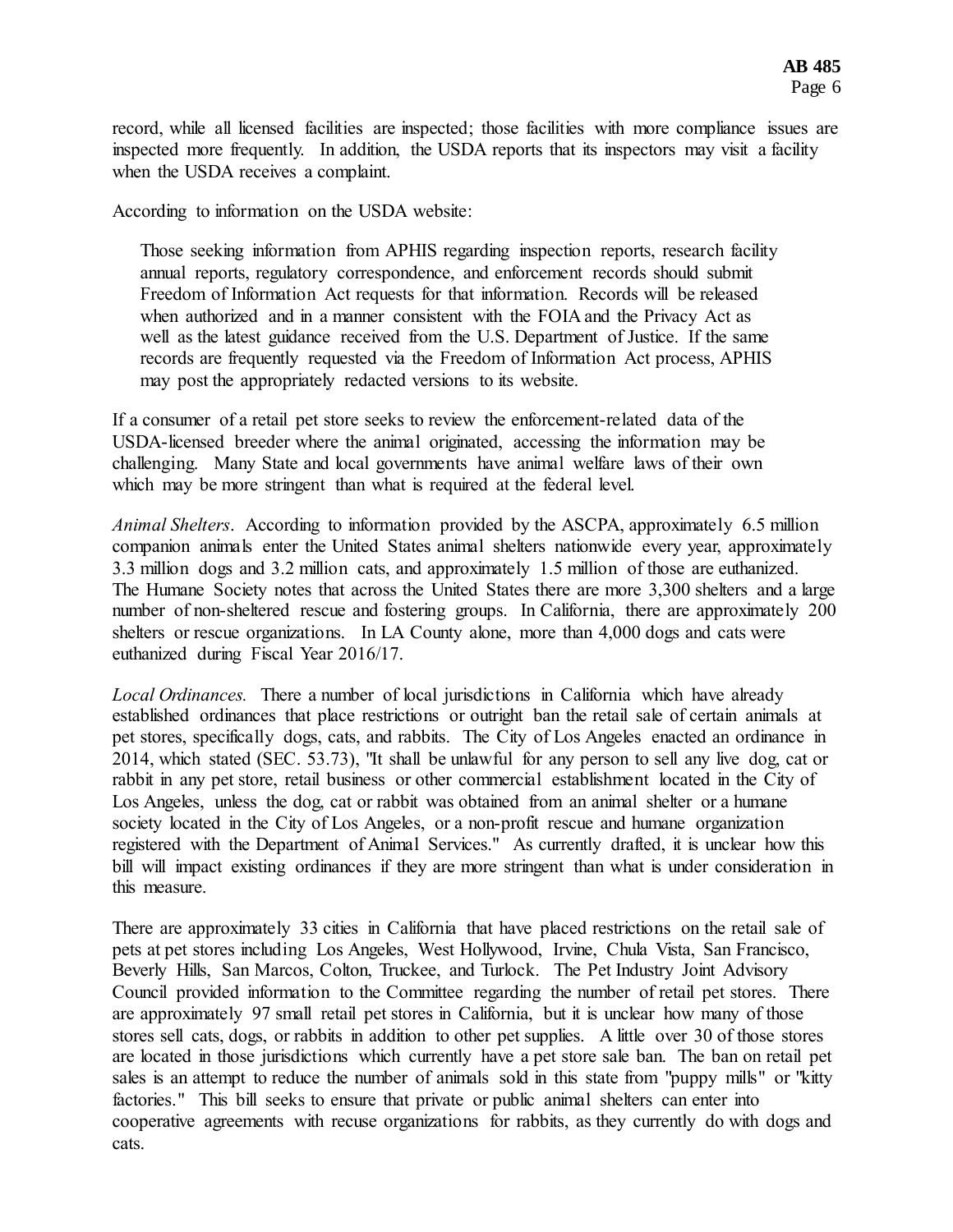*Other States*. Across the country there are at least 16 states, including: Colorado, Florida, Georgia, Illinois, Maine, Maryland, Massachusetts, Michigan, Minnesota, Nevada, New Jersey, New Mexico, New York, Pennsylvania, Rhode Island, Texas, and Utah, that contain one or more cities which have enacted similar prohibitions on selling live cats, dogs, or rabbits at a retail pet store unless those animals are from a shelter. In addition, the State of New Jersey recently passed legislation (Senate Bill. 3041 of 2017) to address retail pet store sourcing issues.

**Prior Related Legislation.** SB 945 (Monning), Chapter, Statutes of 2015, established standards for pet boarding facilities and pet boarding operators, as specified.

AB 339 (Dickenson), Chapter 231, Statues of 2013, made it unlawful to sell animals at a swap meet unless the local jurisdiction has adopted an ordinance that includes specified requirements relating to the care and treatment of animals, beginning January 1, 2016.

AB 490 (Smyth), Chapter, 446, Statutes of 2009, revised the guidelines by which a pet store operator or employee may euthanize rodents and rabbits intended as food for another animal, and modifies the definition of a pet store, as specified.

AB 241 (Nava) of 2009 would have prohibited any person or business entity from owning more than 50 adult unsterilized dogs or cats for the purposes of breeding them for pets. *STATUS: This bill was vetoed by then Governor Schwarzenegger.*

AB 1347 (Caballero), Chapter 703, Statutes of 2007, enacted the Pet Store Animal Care Act (Act) that would establish procedures for the care and maintenance of animals in the custody of a pet store and details the responsibilities of the pet shop, the standards for enclosures, animal care requirements, record keeping, standards keeping the animals healthy including veterinary care, euthanasia standards and disclosures that must be made to a person who purchases a pet and provides for a "notice to correct" and monetary misdemeanor penalties for specified violations of the Act.

# **ARGUMENTS IN SUPPORT:**

**Social Compassion in Legislation** writes in support, "As California taxpayers, we spend over a quarter of a billion dollars annually to house and kill animals. We need to implement solutions and not settle for status quo for one more year. Tragically, we know more than 800,000 dogs, cats and rabbits enter California shelters each year, and more than half are euthanized and sent to landfill or rendering plants. The time is now for this sound and compassionate legislation. Thank you again for your courageous step forward and leading on this important issue."

The **Sacramento SPCA** writes in support, "By stopping one of the major outlets for the puppy mill pipelines in California, you are setting the standard for the rest of the country. Simultaneously, the legislation provides more opportunities for placing abandoned and unwanted animals into homes. The models already exist in responsible pet stores including Petsmart and Petco, so we know this is not an undue burden on merchants nor animals control officers."

**Actors and Others for Animals** write in support, "With millions of dogs and cats and rabbits being euthanized in our local shelters every year, it is counterintuitive that retailers would import animals from unscrupulous operations in other states."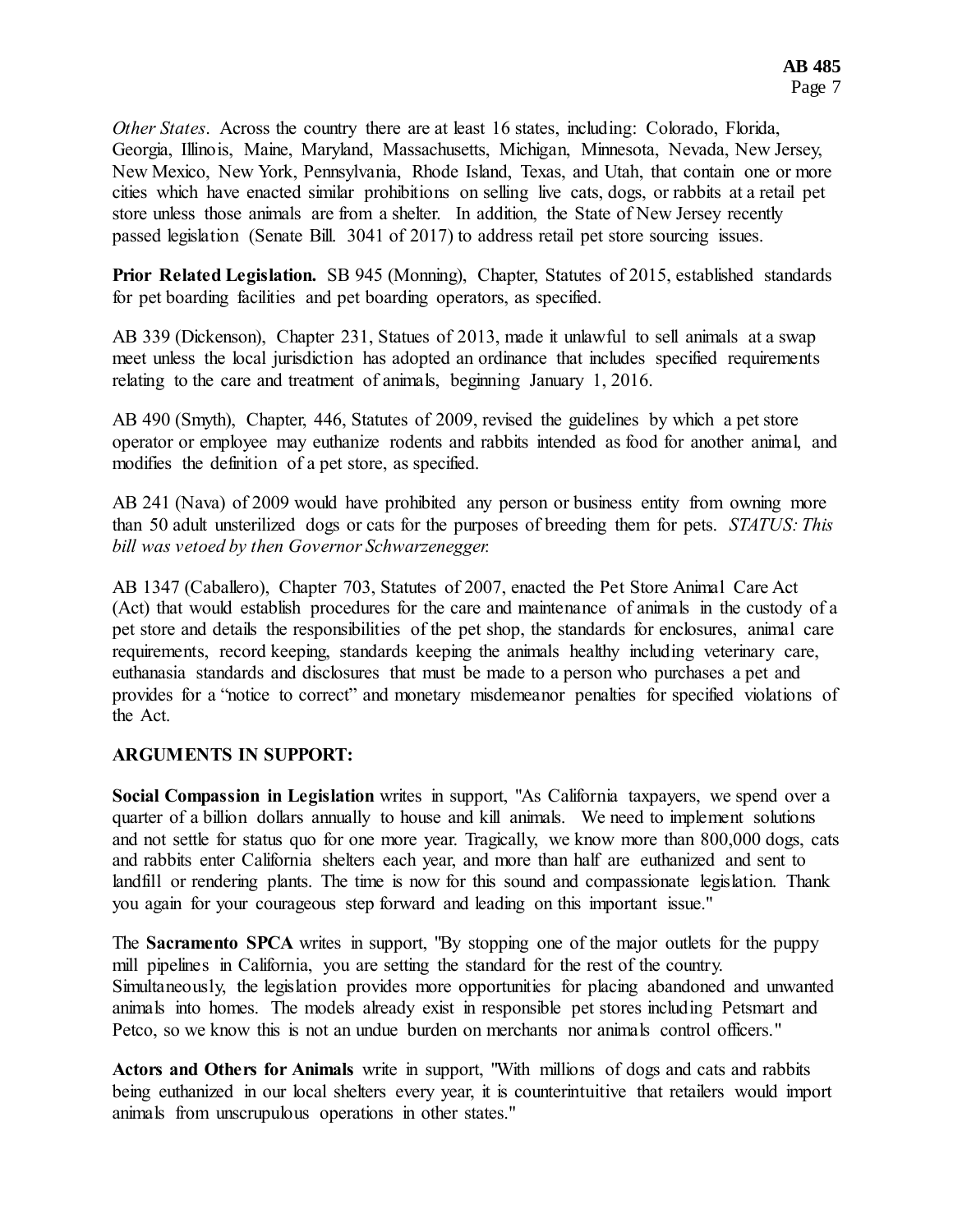**A Passion for Paws Rescue** writes in support, "This bill will relieve county and local tax payers of the burden and save the lives of many animals dying while others are being born into the gruesome puppy mills to perhaps end up in our shelter systems."

The **Animal Shelter Assistance Program** writes in support, "[This bill] would benefit California's municipal shelters, reducing the costs involved in caring for an excess population of animals, and reducing the number of unnecessary and often tragic euthanasia resulting from overpopulation."

**California Animal Control Directors Association (CACDA)** writes in support, "CACDA believes that the restricting of the retail sale of puppies, kittens, dogs, and cats to only those that come from shelter or rescue organizations will decrease the demand for puppies and kittens bred in puppy mills and kitten mills and increase the demand for animals from animal shelter and rescue organizations."

**Helen Sanders CatPAWS** writes in support, "The passage of [this bill] will help to guarantee that none of these awful places will profit in California from selling sick animals and will no longer discard overbred mother animals. The bill will also serve as a model for other state."

The **City of Long Beach** writes in support, "This legislation would promote the adoption of animals from shelters and rescue groups and encourage humane practices in the purchase of dogs and cats offered for retail sale in California."

Fix Long Beach writes in support," ... At our spay/neuter clinics we frequently encounter dogs and cats—dogs in particular—that have medical issues resulting from disgraceful, appalling breeding conditions. Several of these animals have come from pet stores you target in your legislation."

**Peninsula Humane Society and SPCA** write in support, "[This bill] is another practical and in fact modest step in the right direction for the animals—and for the people who care about the animals—of our state."

**People for Ethical Treatment of Animals** writes in support, "Experience has shown that legislative measures such as prohibitions on the sales of animals purposely bred for sale at pet shops are the most effective means of reducing the number of unwanted and abandoned animals who flood our nation's shelters. Banning the sale of dogs and cats from high-volume breeders, aka "puppy mills" is a critical step toward reducing the animal-homelessness crisis."

**Alley Cat Allies** writes in support, "…In addition, this bill will stifle the pet breeding industry, which puts profits above animal welfare and treats animals like products instead of the sentiment beings that they are."

**RESQCATS** and **Southland Collie Rescue, Inc.** write in support, "Our organization works exclusively with like-minded animal shelters and adoption organizations and retailers that support the adoption of rescue animals, not the sale of dogs, cats or rabbits from pet stores that have been obtained though puppy mills, cat factories or bunny farms."

The **Animal Hope and Wellness Foundation, AGWC Rockin Rescue, Animal Rescue Recon, City of Colton, Dog Adoption and Welfare Group, Fresno Humane Animal Services,**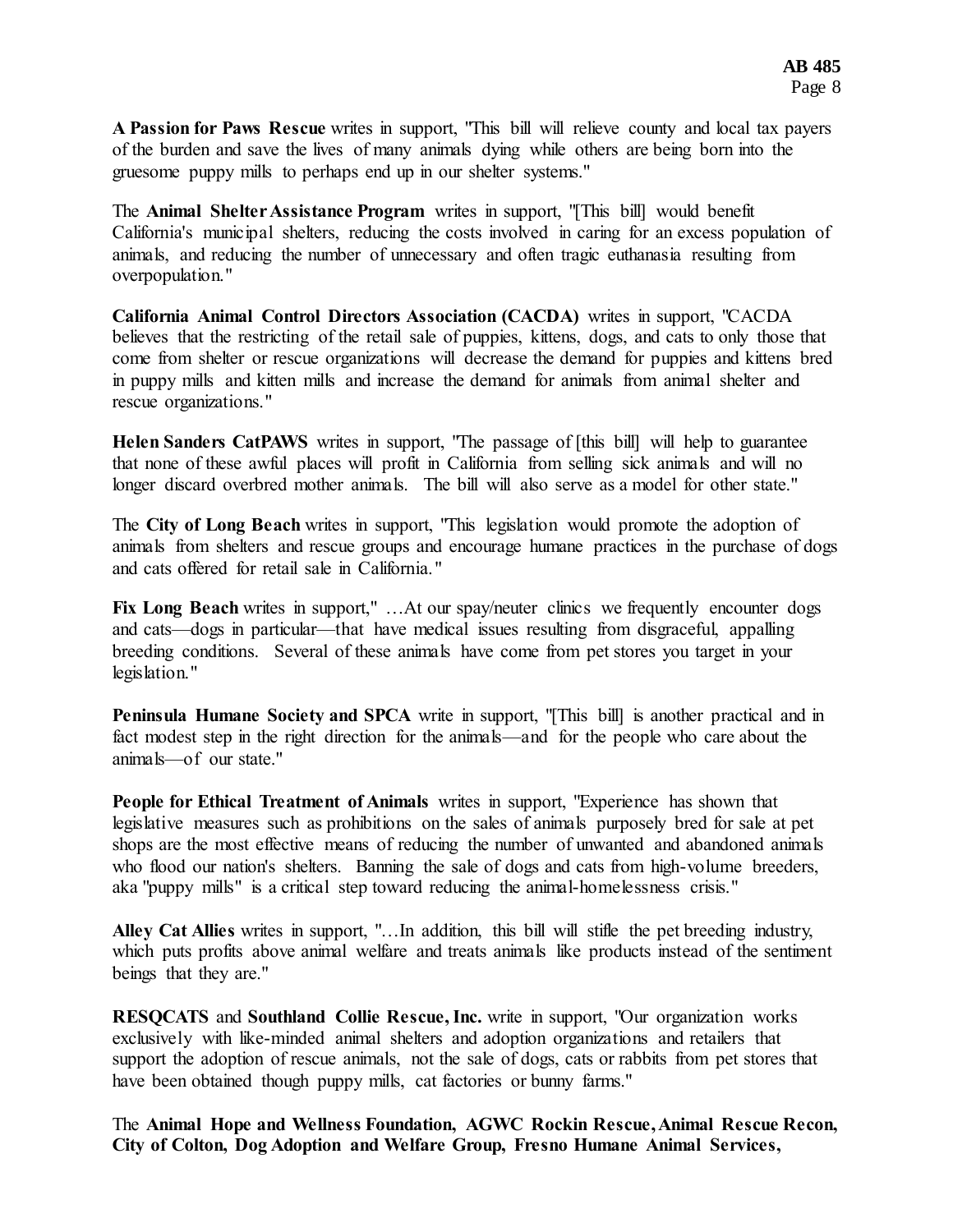**Golden State Humane Society, Rockin Pets Foundation, San Diego House Rabbit Society, Santa Cruz County Animal Shelter, Shamrock Rescue Foundation, The David Toro Foundation, The Paw Project, Lobby for Animals**, and **Start Rescue** writes in support, "by offering animals for adoption from nearby shelters, pet stores can save the lives of animals searching for a home; save the breeding animals trapped in puppy mills, and relieve pressure on county budgets and local taxpayers."

### **ARGUMENTS IN OPPOSITION:**

The **Pet Industry Joint Advisory Council** writes in opposition, "While local ordinances have been adopted in California, a state-wide ban on the sale of companion animals by retail stores is an overreach and does nothing to stop inhumane breeding practices or address shelter populations. The reality is that retail stores sell less than five percent of all dogs acquired annually across the country; seven times as many dogs are obtained from shelters and rescues each year as purchased in pet stores. With laws like Lockyer-Polanco-Farr in place, prospective pet owners are also protected from animals raised and sold by unscrupulous, illegal breeders who put profit before animal well-being. Pet sales from retail outs offer more protections for both consumers and animals being offered for sale."

**The Animal Council** writes in opposition, "Our concerns with [this bill] are limited to Section 2, adding to the Pet Store Animal Care Act a new provision to prohibit pet store operators from selling a live dog, cat or rabbit in a pet store unless the dog, cat, or rabbit was obtained [from a] public agency, shelter or rescue exempt under Internal Revenue Code Section 501(c)(3). We believe this restriction is too broad and should be amended to only limit sales to these animals that are obtained from USDA licensed breeders with acceptable compliance records."

The **American Kennel Club** writes in opposition, "Our position on pet choice is clear. The American Kennel Club emphatically supports freedom of choice in selecting a pet. AKC actively promotes efforts to ensure that people are educated, understand the demands or responsible ownership and have access to a pet that is right for them."

**Shoreline Dog Fanciers of Orange County, Inc.** writes in opposition, "[This bill] encourages the importation of dogs and cats from foreign countries because California shelters currently have few dogs available for adoption."

**German Shepherd Dog Club of America**, "[this bill] does not require shelters or rescues to supply pet shops with dogs to sell. A lack of supply will prove economically disastrous for these businesses and the people who are employed by them."

The **California Retailers Association** writes in opposition, "…Out pet store members share the author's concern about human breeding and pet sourcing practices. For this very reason, they do not sell live dogs, cats and rabbits unless they come from animal welfare organizations. Still we are opposed to the approach taken in [this bill] because it will not put an end to the puppy mill we are adamantly against."

**Dog Owners of the Golden State (DOGS)** write in opposition, " DOGS opposes [this bill] which would mandate that retail outlets in our state only source dogs, cats or rabbits from animal shelters or rescue groups. This measure would severely restrict consumer choice and spur the growth of an unregulated market."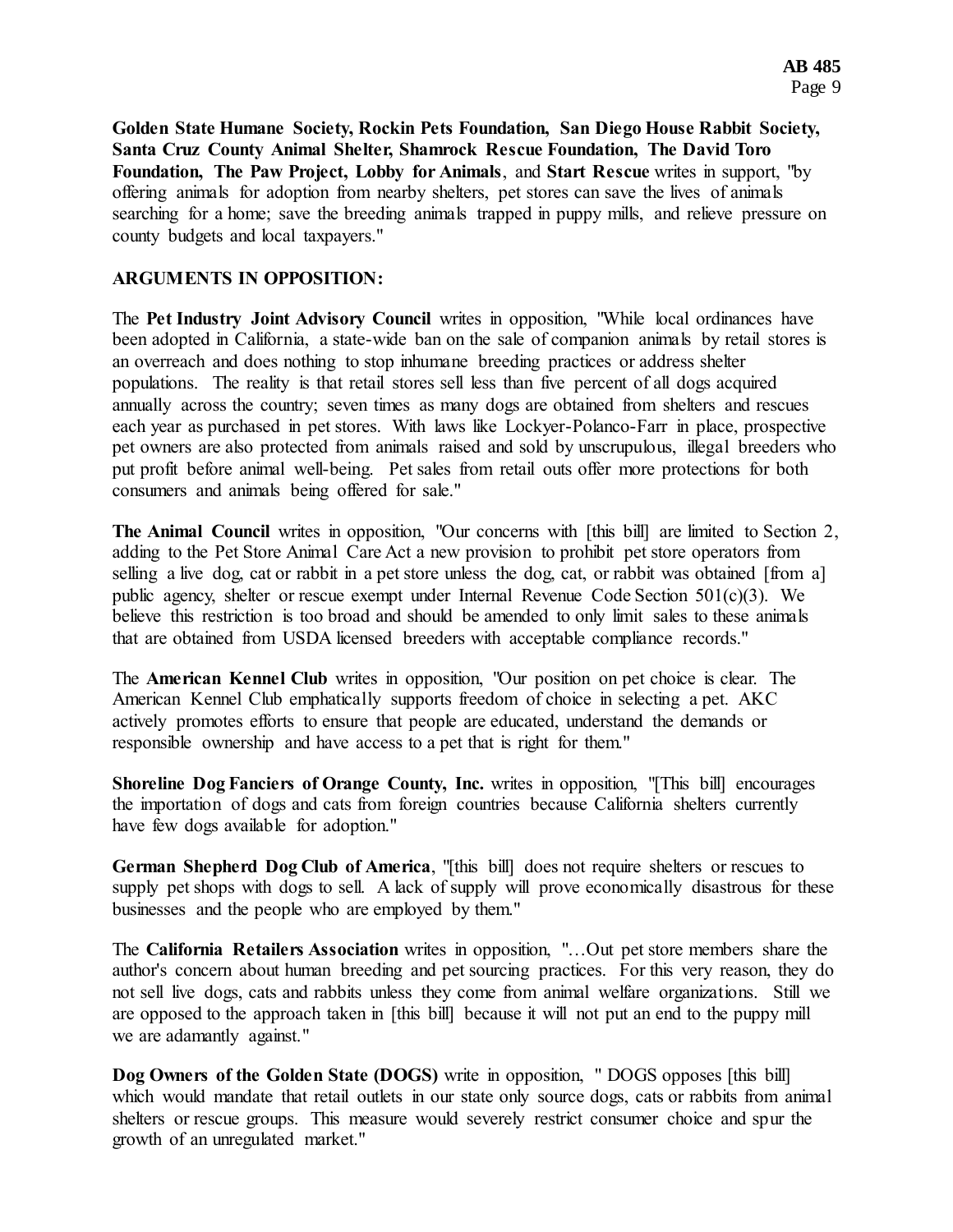**The English Cocker Spaniel Club of Southern California** writes in opposition, "We feel that there should be an exception in your bill for animals purchased from Responsible Breeders, and that a definition of "Responsible Breeders" should be included in the bill."

**NAIA Trust** writes in opposition…"Another concern is the lack of significant consumer protection for animals obtained from these groups. There is little recourse if a dog from one of these importing rescue groups has costly health issues since the Polanco-Lockyer Pet Breeder Warranty Act that holds breeders responsible for the animals sold to California consumers does not cover shelters and rescues."

The **Cavalry Group** writes in opposition, "The Cavalry Group has witnessed a systematic attempt to over-regulate, unfairly inspect, and penalize professional animal enterprises out of business. We believe that the origin of this shift can be traced directly to what is known as the "Animal Rights Movement," a line of thinking that has gradually gained a foothold in universities and government throughout the past 40 years. What was once a radical, ragtag group of extremists is now a multi-billion dollar coalition of organizations that raise money under the guise of improving animal welfare and running pet shelters, but ultimately spend that money on the promotion of increased regulation on animal ownership and enterprise."

## **IMPLEMENTATION ISSUES FOR CONSIDERATION:**

This bill is well intentioned to help curb the sale of "puppy mill" puppies and "kitten factory" kittens and rabbits in California; however, as currently drafted, the Committee may wish to consider the following implementation issues:

- 1) As currently drafted, this bill would prohibit a retail pet store from selling live dogs, cats, or rabbits unless those animals have been provided by a shelter or rescue organization. However, it is unclear how a retail pet store will acquire animals if a rescue organization or shelter is not available or chooses not to work with a retail pet store. There is no requirement for a shelter or non-profit rescue group to provide animals to a retail store for purposes of sale. This bill also does not specify how often a shelter or rescue organization must make the dogs, cats, or rabbits available to a pet retailer.
- 2) As currently drafted, this bill does not permit a sufficient amount of time for retailers who currently have cats, dogs or bunnies for retail sale, or have commitment orders for additional inventory, to comply with the provisions of this bill. In order to provide retail pet stores with a sufficient amount of time to transition to this new program, the author may wish to delay the implementation until January 1, 2020.
- 3) As currently drafted, this bill prohibits a pet store operator from selling a live, cat, or rabbit in a pet store, unless the dog, cat, or rabbit was obtained from a specified shelter or animal rescue organization, however, those animal organizations typically do not "sell" animals and instead offer adoption services for an "adoption fee" in an effort to recoup some of the costs of caring for the animals. As a result, if pet store operators "sell" shelter or rescue animals, pet store operators will be required to comply with the provisions of law pertaining to the retail sale of dogs and cats including maintaining specified veterinary medical information which may or may not be available to the retailer.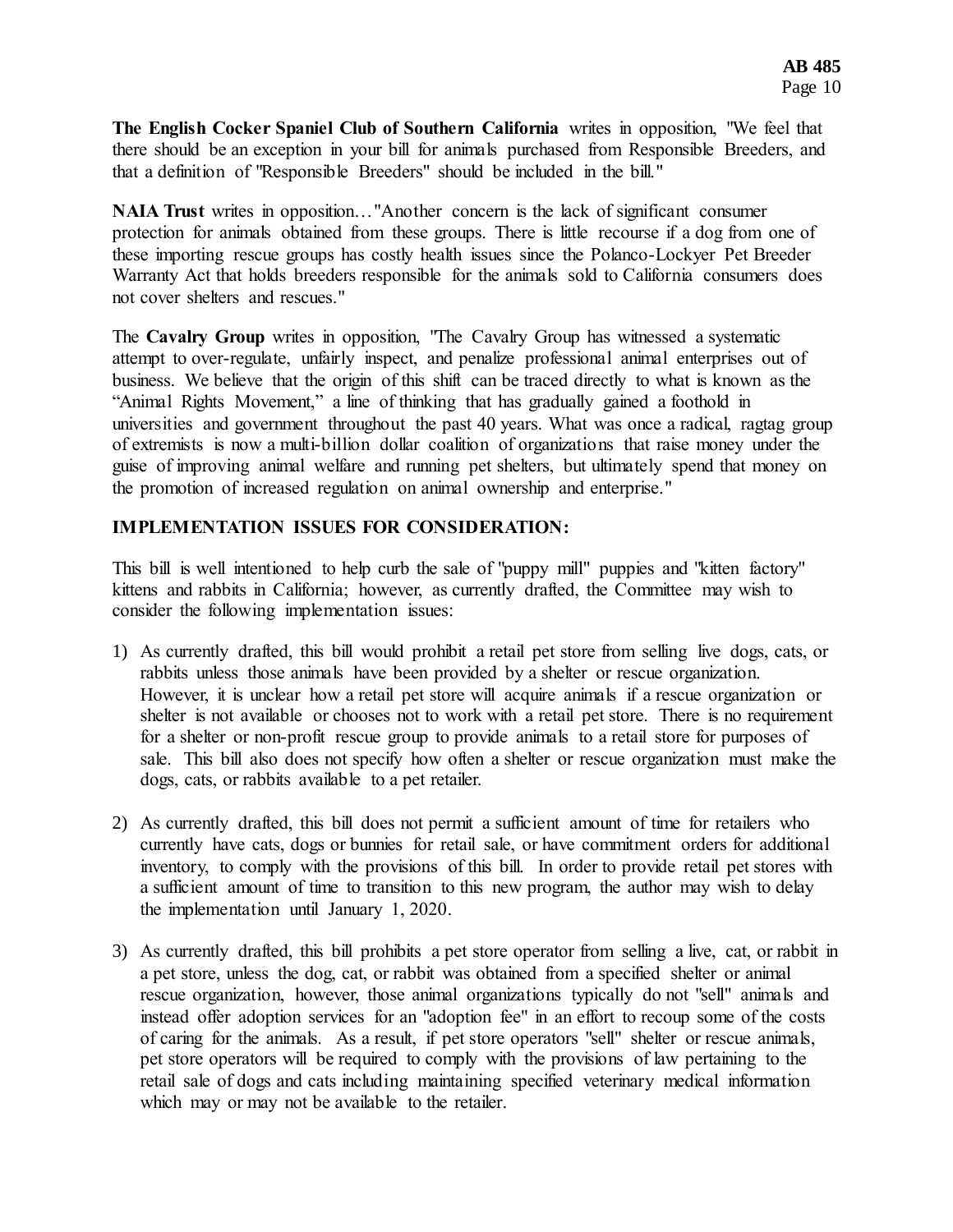- 4) Currently, there are 33 jurisdictions in California which have an ordinance similar to the provisions of this bill prohibiting the retail sale of cats and dogs, unless they are from a shelter or rescue organization. Some of those ordinances could be more stringent than the requirements proposed by this bill. Some consideration to allowing a local government to establish an ordinance that is more stringent than the provisions of this bill may be warranted.
- 5) This bill would require a retail pet store to *sell* only live dogs, cats, or rabbits which have been obtained from a public animal control agency or shelter, society for the prevention of cruelty to animals shelter, humane society shelter, or nonprofit, as specified, animal rescue or adoption organization that is in a cooperative agreement with at least one private or public shelter, as specified. However, this bill does not provide a mechanism to ensure that a nonprofit, animal rescue or, adoption organization is in compliance with existing law and this bill and does not require the retail pet operator to verify an organization' status.

#### **REGISTERED SUPPORT:**

Social Compassion in Legislation (sponsor) A Passion for Paws Rescue Actors and Others for Animals AGWC Rockin Rescue Alley Cat Allies Animal Hope and Wellness Foundation Animal Rescue Recon California Animal Control Directors Association City of Colton Dog Adoption and Welfare Group Fix Long Beach Fresno Humane Animal Services Golden State Humane Society Helen Sanders CatPAWS Lobby for Animals Peninsula Humane Society and SPCA People for Ethical Treatment of Animals **RESOCATS** Rockin Pets Foundation Sacramento SPCA San Diego House Rabbit Society Santa Cruz County Animal Shelter Shamrock Rescue Foundation Southland Collie Rescue, Inc. Start Rescue The Animal Shelter Assistance Program The City of Long Beach The David Toro Foundation The Paw Project Numerous individuals